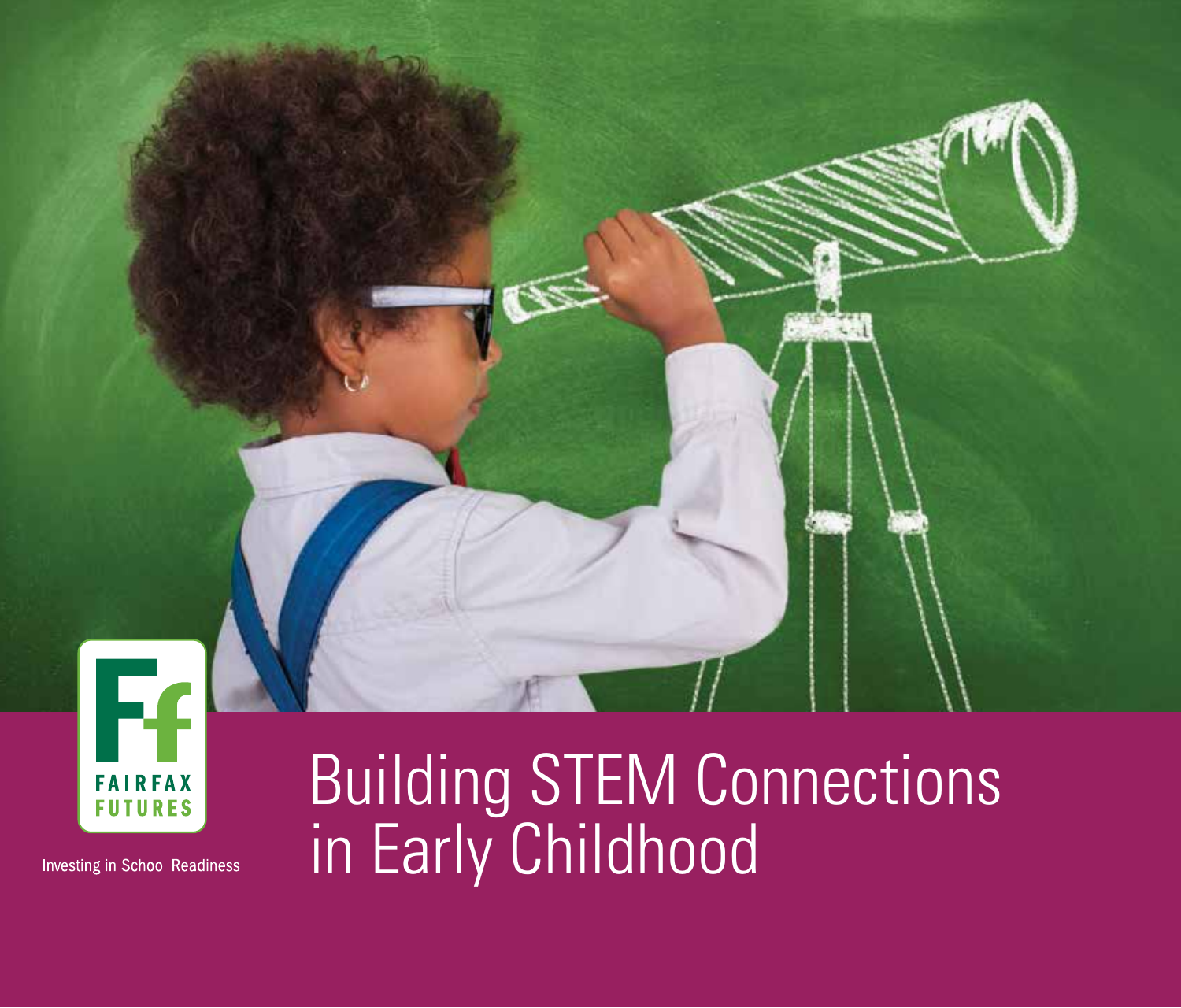# INTRODUCTION

Young children naturally and actively explore their surroundings; they are curious, eager to make discoveries and learn about the world around them. They are budding scientists who question, investigate, and develop possibilities about what they see and hear. Their exploration and active engagement build knowledge, create meaningful experiences, and help them develop the skills for lifelong learning and problem-solving. As they continue to question, hypothesize and test, children build their skills in Science, Technology, Engineering, and Mathematics (STEM).

STEM not only refers to four individual disciplines, it also refers to how these fields connect. As a concept, STEM represents an active and engaging way of thinking and learning that promotes creativity and innovation. Central to STEM is the understanding that children reason, predict, hypothesize, and solve problems through their interactions with real things in their own lives. Immersing young children in STEM opportunities encourages children's natural curiosity, and introduces them to new ways of thinking and doing.

Interest in STEM continues to grow as educators, policy makers, scientists, and business leaders consider the skills our country requires for success in the years ahead.

Today:

- $\blacksquare$  Education leaders are exploring possible gaps in math achievement and science innovation that may be due to a lack of experiences offered to young children in the United States;
- $\blacksquare$  Policy makers and business leaders are focusing on the continued competitiveness of the United States workforce in the global economy;
- $\Box$  Communities increasingly recognize the importance of ensuring that all students, regardless or family education or income level, have the opportunity to actively engage in STEM enrichment to master skills essential to future career success; and
- $\blacksquare$  Members of the Maker Movement, thousands of independent inventors and do-it-yourself tinkerers, are creating unique and sophisticated devices using internet resources and recycled materials.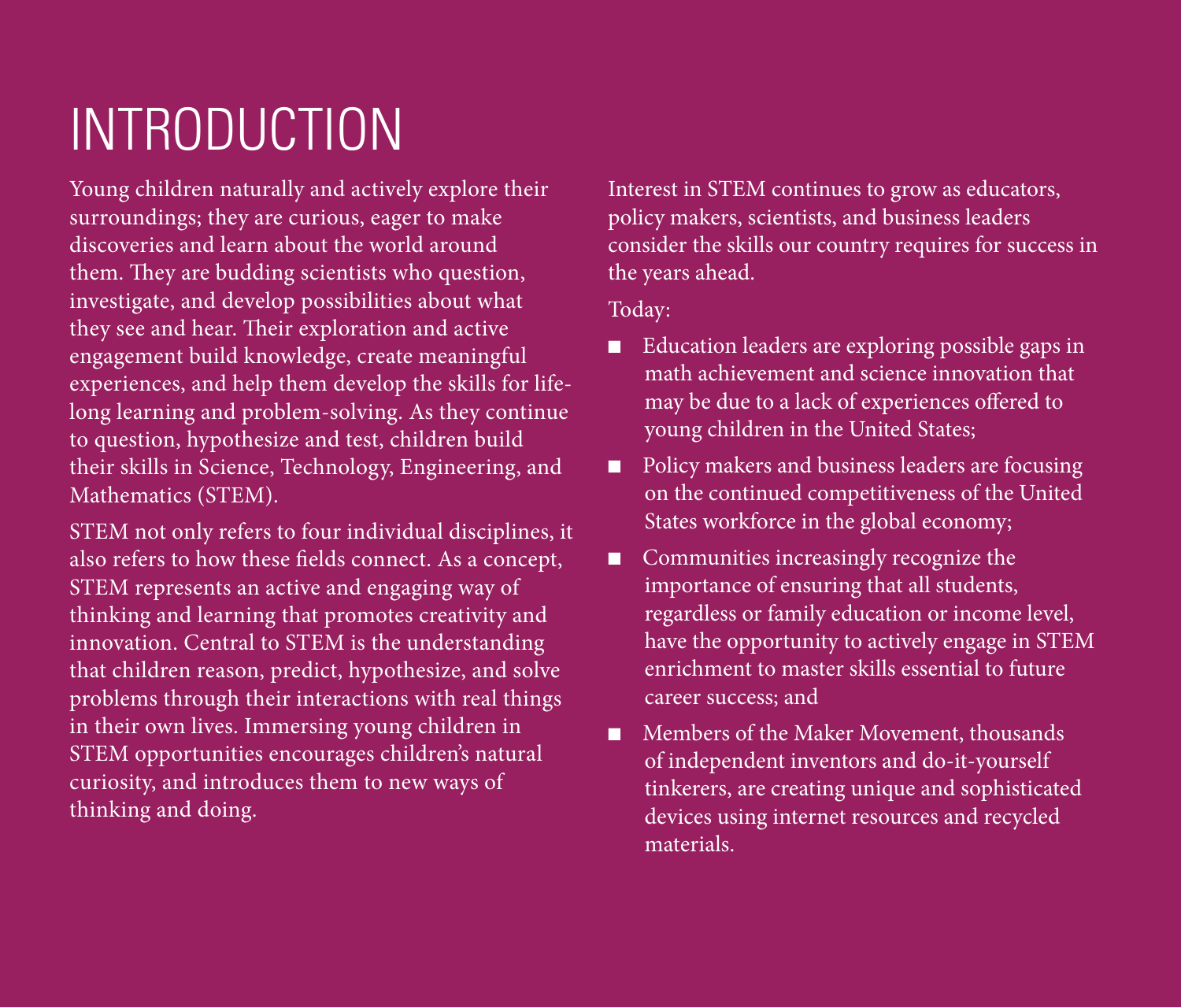In recent years, there has been considerable discussion about incorporating other disciplines, including the arts (STEAM) and reading (STREAM) under the STEM umbrella. It has been suggested that the integration of these additional disciplines inspire the use of more creative, hands-on methods and increase children's interest in STEM. Because engaging the whole child is a foundation of early learning, it is important that young children's experiences are integrated and aligned and that the arts and early literacy are incorporated into STEM activities. Creative engagement helps cement basic STEM concepts in developmentally appropriate ways best suited to young children – ways that will help them spark, connect, and retain a lifelong passion for learning and build a strong basis for future success in school and a career.

Approaching STEM subjects creatively and ensuring they are introduced in ways that have real world relevance is an essential strategy in early childhood education. It is, ideally, an equally powerful strategy to carry forward into K-12 and beyond, to captivate and retain a growing cadre of STEM-fluent professionals in the future workforce.

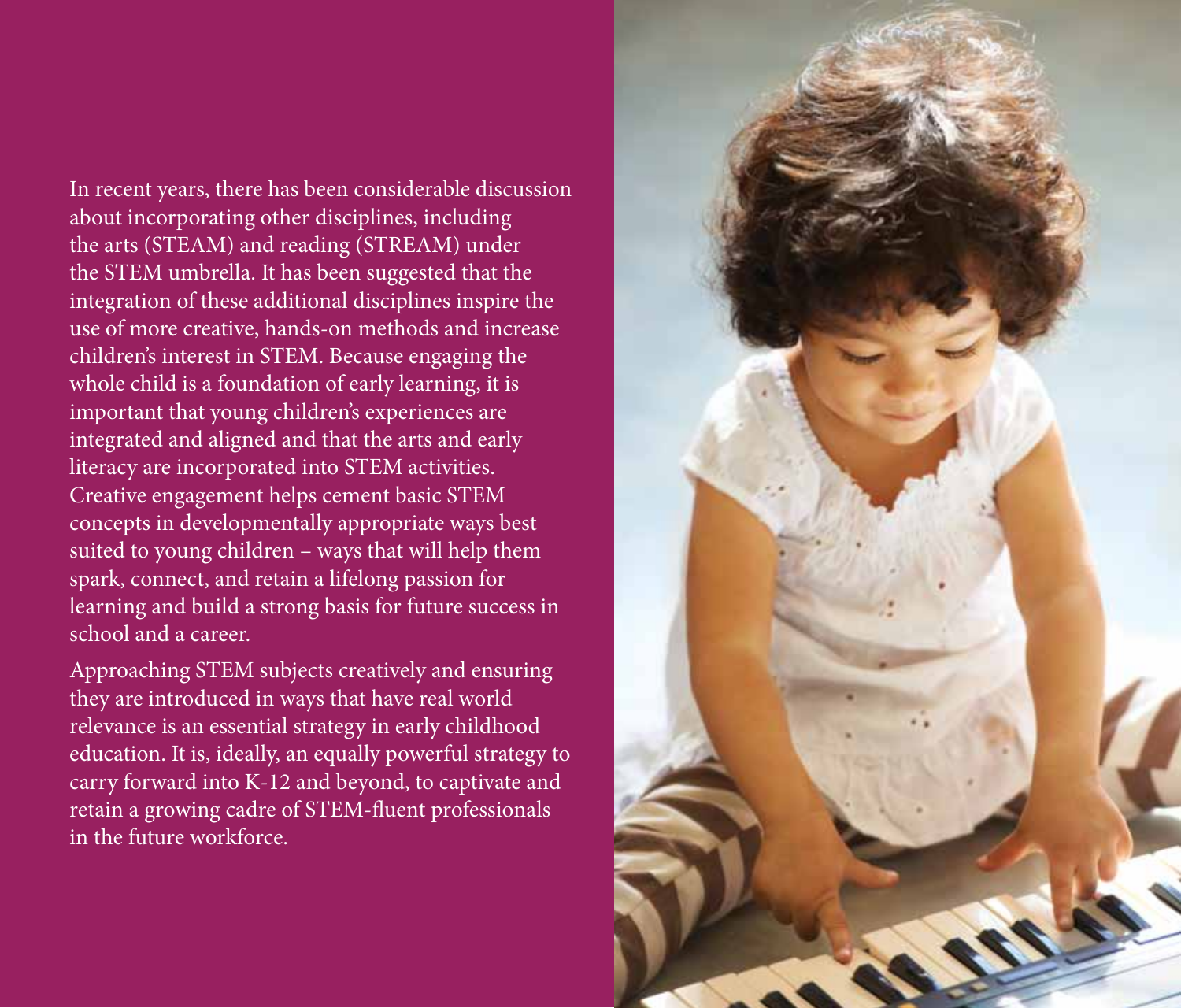

# What are the benefits of STEM education for young children?

Early childhood is the perfect time to develop science skills. Young children are natural scientists and engineers who learn through play and use their innate curiosity to explore new things. When STEM education starts early, it taps into children's inclination to investigate.

**The open exploration and experimentation of a child's first years help to develop muscle coordination, sensory observations, and early thinking skills.** When toddlers sort things into groups of the same color, size, shape or use, they observe and analyze attributes as well as grasp objects. When

young children pour sand and water into containers of different sizes or pile blocks into tall structures and see them fall, they develop an understanding of spatial relationships and how objects can be manipulated.

**STEM activities provide young children with opportunities to see math and science in everyday play and help children build basic understanding and interest in continued learning.** When children play with blocks or when they participate in dramatic play, cooking or outdoor activities, they repeat processes of estimating, measuring,

predicting, testing and determining how the world works. They also learn to think critically and ask thoughtful questions.

**As children explore and discover their world, they learn to process information more efficiently.** STEM activities invite children to seek answers to questions and solve problems essential to development of 21st Century skills – critical thinking, collaboration and communication. These practices help to develop children's executive functions by encouraging their ability to focus, recall previous learning, and consider alternate perspectives.

Preparing a competent workforce for the 21st Century workplace requires STEM literacy. Key concepts and skills (identifying and solving problems, comparing and contrasting) as well as a variety of practices (observing, predicting, hypothesizing, and communicating) influence STEM learning. Together, these are the building blocks for a lifetime of learning and creativity.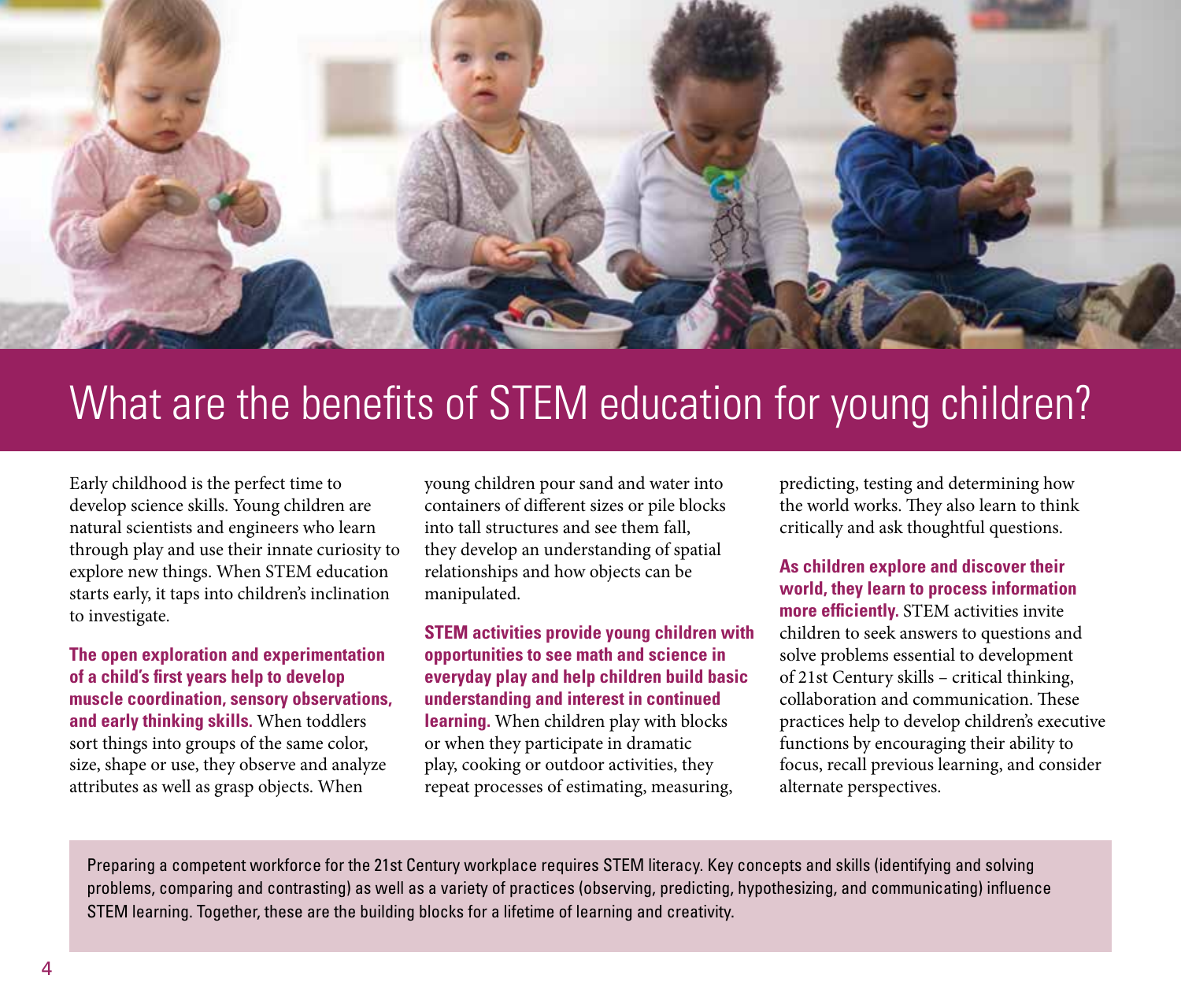# HOW TO USE THIS BOOKLET

his booklet is<br>by families in<br>activities are<br>education setting. his booklet is designed for use by early childhood educators in family child care, center-based and preschool settings, and for use by families interested in supporting their young children's innate curiosity and inclination for exploration and discovery. Sample activities are built around everyday interactions with young children, at home, with friends, outdoors, or in an early childhood

■ **Share a sense of wonder** – As adults engage with children, it is especially helpful to share their sense of wonder. Efforts to follow their discoveries and have back-and-forth conversations about their exploration will help them develop their understanding of the world around them.

■ **Act as a play partner** – In this role, adults have an opportunity to join in ("I wonder why this block tower keeps falling down?") and to offer gentle guidance during playtime conversation.

■ **Explore together** – Remember that STEM learning in early childhood is more about the process of "finding out" than it is about memorizing specific content or scientific facts; children will learn facts over time as they observe, predict and experiment with objects around them.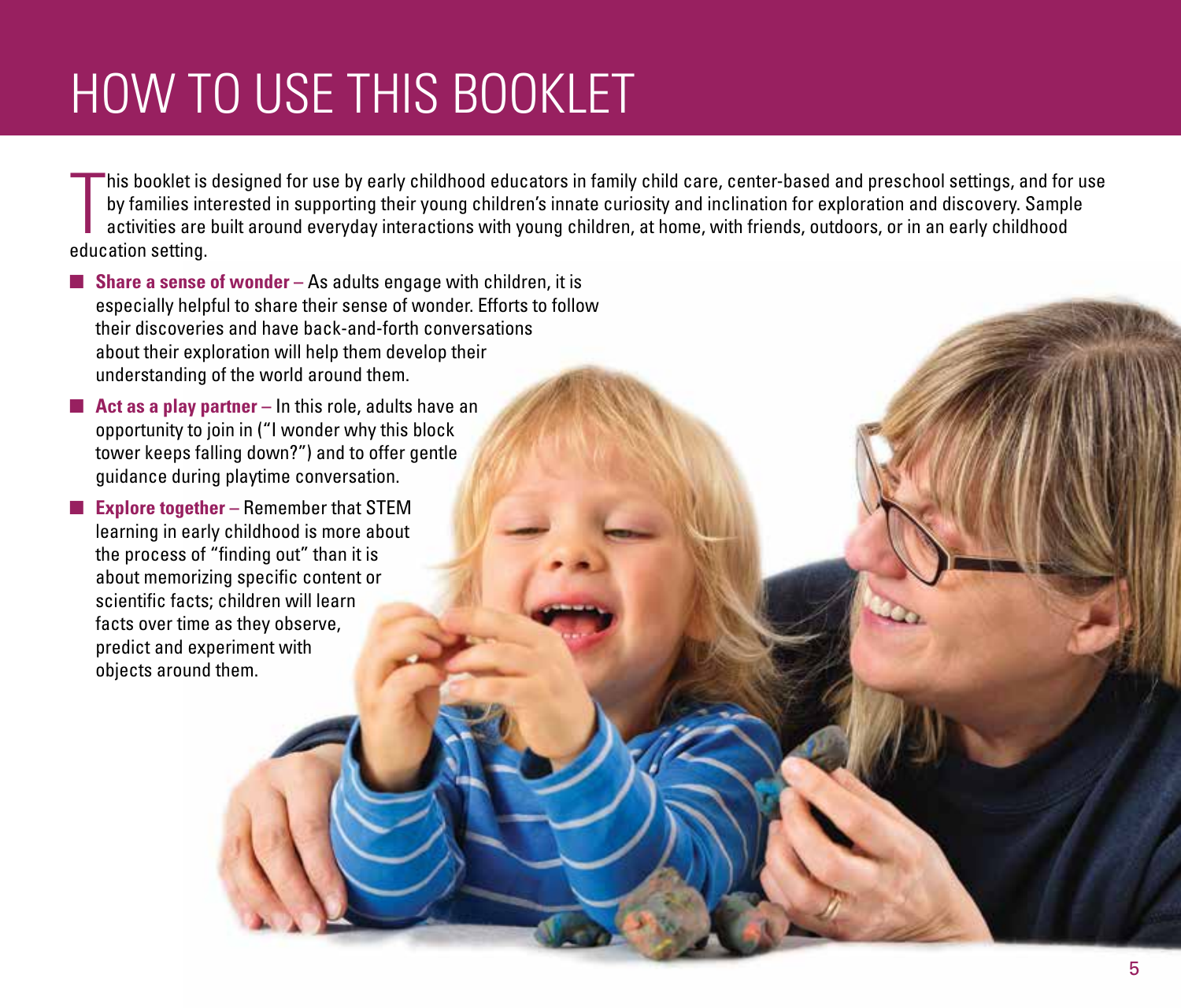### **Special Note for Educators**

Early childhood educators facilitate children's learning through their knowledge, encouragement and support as they help children to make connections and creatively interact with objects and ideas. To effectively engage young children, educators need a knowledge of STEM concepts and the ability to link that knowledge to best practices. Keeping children engaged in an activity as well as in meaningful conversations and reflections is important.

Educators also are encouraged to use STEM language to guide children's ability to build STEM concepts and ways of thinking. For example, we can encourage children to:

- $\blacksquare$  notice and describe what they are doing with water, sand, shadows, blocks, or other materials;
- $\blacksquare$  elaborate on their comments by asking them, "What else can you do with…?"
- $\blacksquare$  predict what might happen next in an activity or experiment;
- respond to open-ended questions using statements such as, "I wonder if…?", "I wonder how…?", "I wonder why…?";
- explain their plan to complete a project.

In doing so, we are building children's confidence in exploring new concepts that lay the foundation for continued STEM discovery and learning.

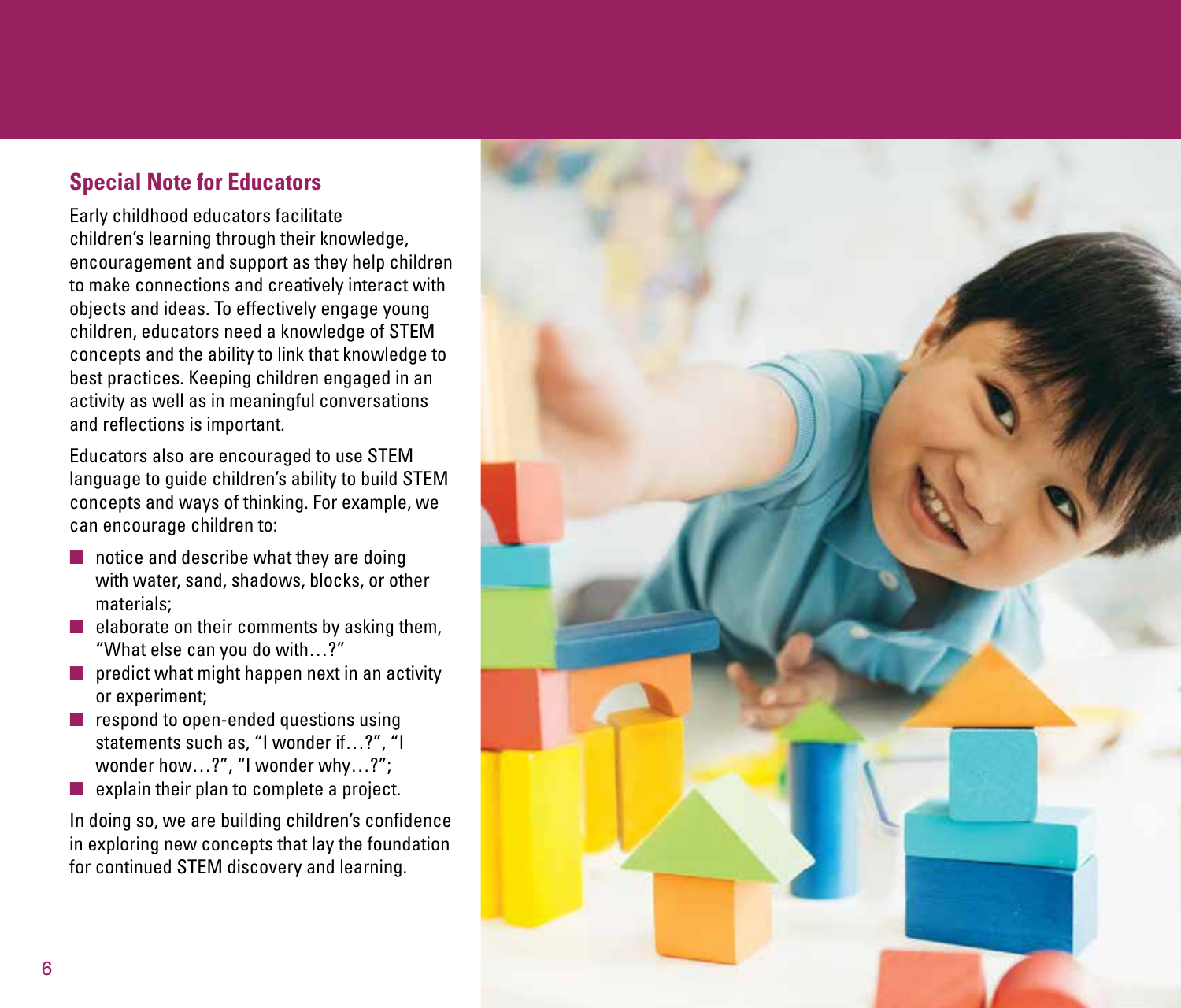# **SCIENCE**

Children are naturally interested in the world around them. They observe, ask questions about what they see, investigate, and try to predict what might happen next. Through simple activities, adults can help children develop a passion for exploration and discovery.

# **INFANTS AND TODDLERS:**

- Give children safe objects with various textures and smells to explore.
- Help infants reach things that are interesting to touch, such as leaves on a tree.
- Show children new plants, animals and people during walks indoors or outside.
- Invite children to play with toys that respond to their actions, such as those that make sounds when pushed or pulled.

### Experiences like these help infants and toddlers:

- Use their senses to explore objects.
- Recognize and name animals they have seen on their outings.
- Anticipate effects of actions or the responses of toys.

### **TWO AND THREE YEAR OLDS:**

- Show children how objects and events are related, such as how a drop of food coloring makes a glass of water look different.
- Share books or catalogues with pictures of flowers or plants.
- Partner with children to care for a pet and discuss its growth.
- Make fruit juice popsicles and discuss how the cold temperature turns liquid into a solid.

### Experiences like these help two and three year olds:

- Learn to ask questions about why things happen.
- Develop an appreciation for living things like plants and animals.
- Talk about what children observe during everyday activities.

### **FOUR AND FIVE YEAR OLDS:**

- Encourage children to collect objects and compare their size, shape and color.
- Read books with children that describe changes in seasons, plants, and insects.
- Plant seeds in glass jars or clear plastic bags so children can observe and describe what happens as the roots, stems and leaves grow. Take photographs or invite children to make drawings to record the changes.
- Talk about the weather and how it might influence clothing choices.

### Experiences like these help four and five year olds:

- Begin to develop procedures for investigating the world.
- Try to figure out answers to simple problems.
- Notice and describe patterns and changes in nature and real-life events.
- Use documentation to reflect on and communicate about their observations.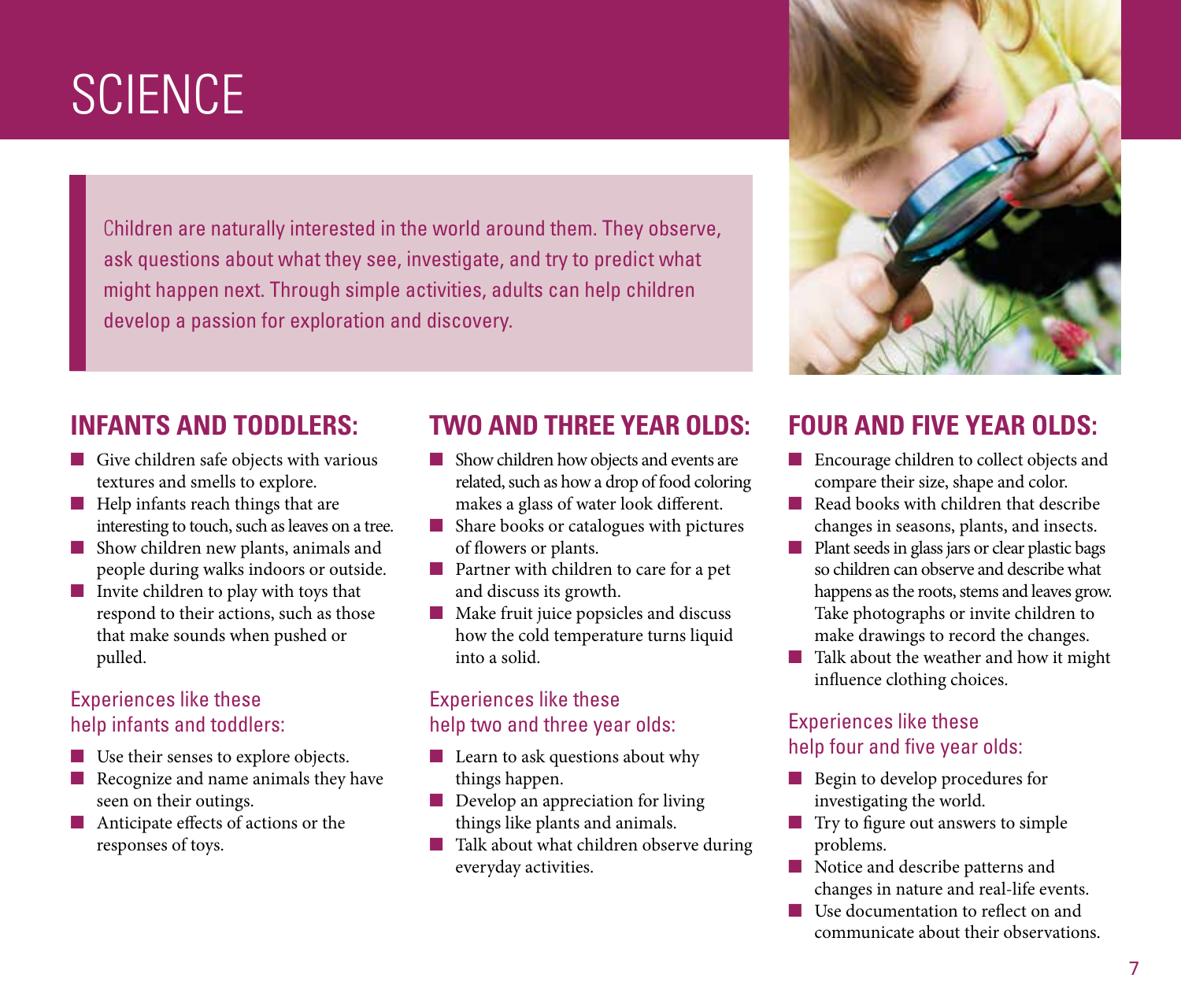# X TECHNOLOGY

Children learn best through meaningful interactions with caring adults and peers. When used appropriately, technology can enhance these interactions and open new, dynamic learning opportunities for young children. Using technology in a variety of ways helps children broaden their understanding of technology as an effective tool with multiple uses.

### **INFANTS AND TODDLERS:**

- Use E-books and print books to read and sing to babies and toddlers.
- Describe actions when using technology; for example, "I am going to click the button in the middle of the smartphone to open the web site."
- Limit interaction with technology several hours before bedtime.

#### Experiences like these help infants and toddlers:

- Begin to learn the language and vocabulary associated with technology as well as the basic functions associated with devices.
- Learn that there are times of the day when screen use is limited, such as before bedtime or when adults are not present.

### **TWO AND THREE YEAR OLDS:**

- Ask children open-ended questions ("What happened when you pushed that button?")
- Use video chatting services to talk to family and friends in other locations.
- Take pictures of different shapes around the house.

#### Experiences like these help two and three year olds:

- Think critically about cause and effect.
- Become curious about how and why things happen.
- Engage in conversations with family and friends regardless of geographical distance.
- Learn to identify objects by shape (triangles, circles, squares).

### **FOUR AND FIVE YEAR OLDS:**

- Watch a video with children. Talk about how the characters in the program felt and behaved in response to specific events.
- Encourage children to take pictures of places they visit. Look at the pictures together and talk about what happened, who was there, etc. Take pictures at the school where children will begin kindergarten. Talk about what they might see and do at the school.
- Find collaborative storytelling applications that allow children to select characters and work with friends to create and tell stories.

#### Experiences like these help four and five year olds:

- Engage in the creative process.
- Create their own media.
- Build language and observation skills.

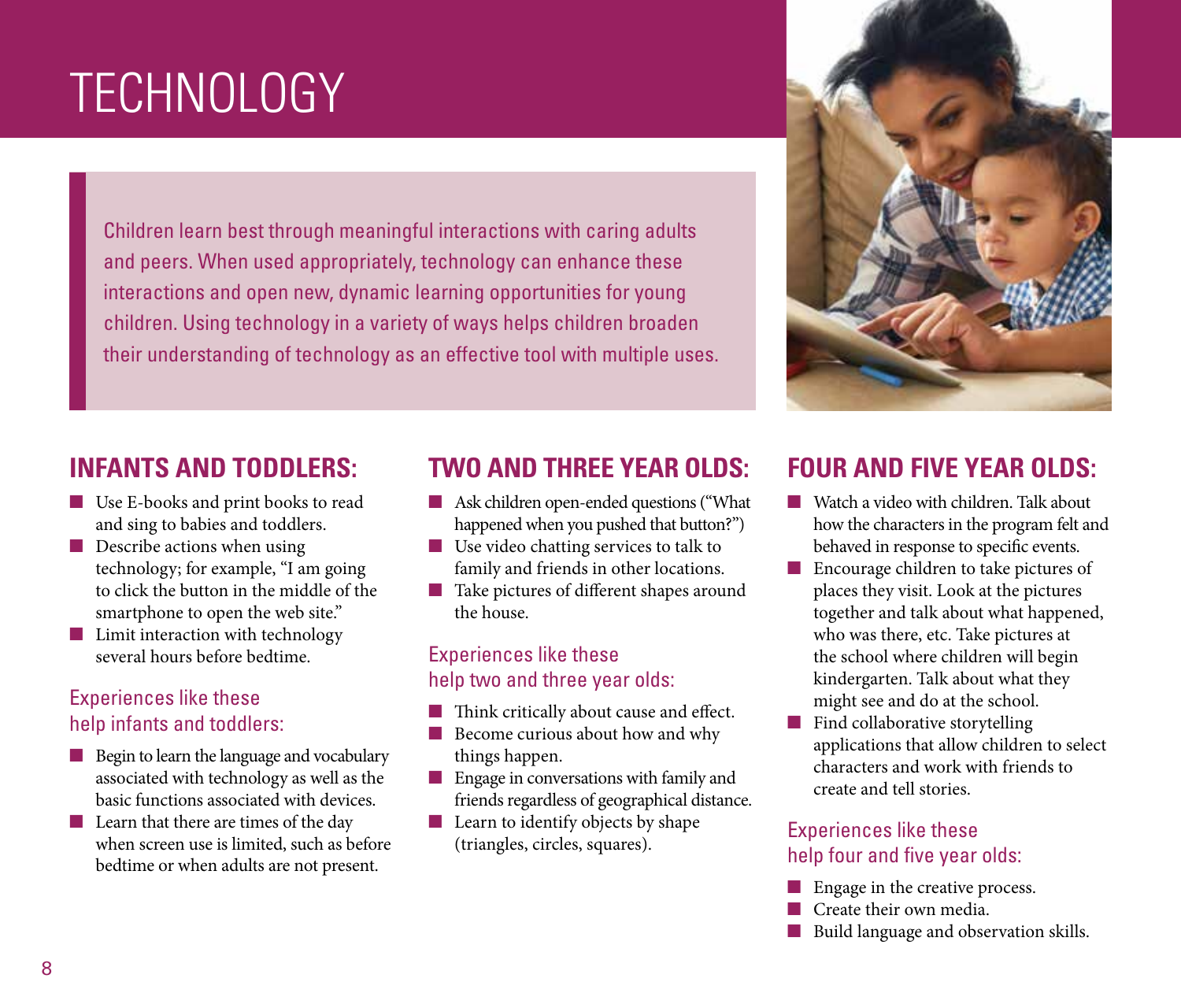# **ENGINEERING**

Engineering activities encourage brain development as children solve problems, use varied materials, and design, create, and build things that work. Infants and toddlers build neural connections as they observe the world around them.

# **INFANTS AND TODDLERS:**

- Talk to children about being "over" and "under" things as they are carried safely throughout their homes or on the playground.
- Encourage children to stack brightly colored foam bricks and knock them down.

#### Experiences like these help infants and toddlers:

- Learn about cause and effect.
- Learn about repeatable actions.
- Develop language skills.

# **TWO AND THREE YEAR OLDS:**

- Offer foam blocks, cardboard boxes and connecting blocks to create structures.
- Provide recycling materials, such as empty plastic milk jugs and small boxes for children to build tall towers.
- Ask questions that require predictions: "Is the building balanced?" "Do you think it will stay up by itself?"

#### Experiences like these can help two and three year olds:

- Develop math and science skills.
- Learn about balance and problemsolving.
- Begin to explore gravity.

### **FOUR AND FIVE YEAR OLDS:**

- Read the story of "The Three Little Pigs" to children. Build houses using different materials and encourage children to act out the story. As the wolf, ask the children to "blow the house down" using their breath, a hairdryer or fan.
- Compare what happens when rolling toy cars down cardboard ramps. Which car went the farthest? What happens when the ramp is raised higher?

### Experiences like these can help four and five year olds:

- Build language and spatial skills.
- Explore properties of force, motion and speed.
- Practice making predictions, plans, and comparisons.

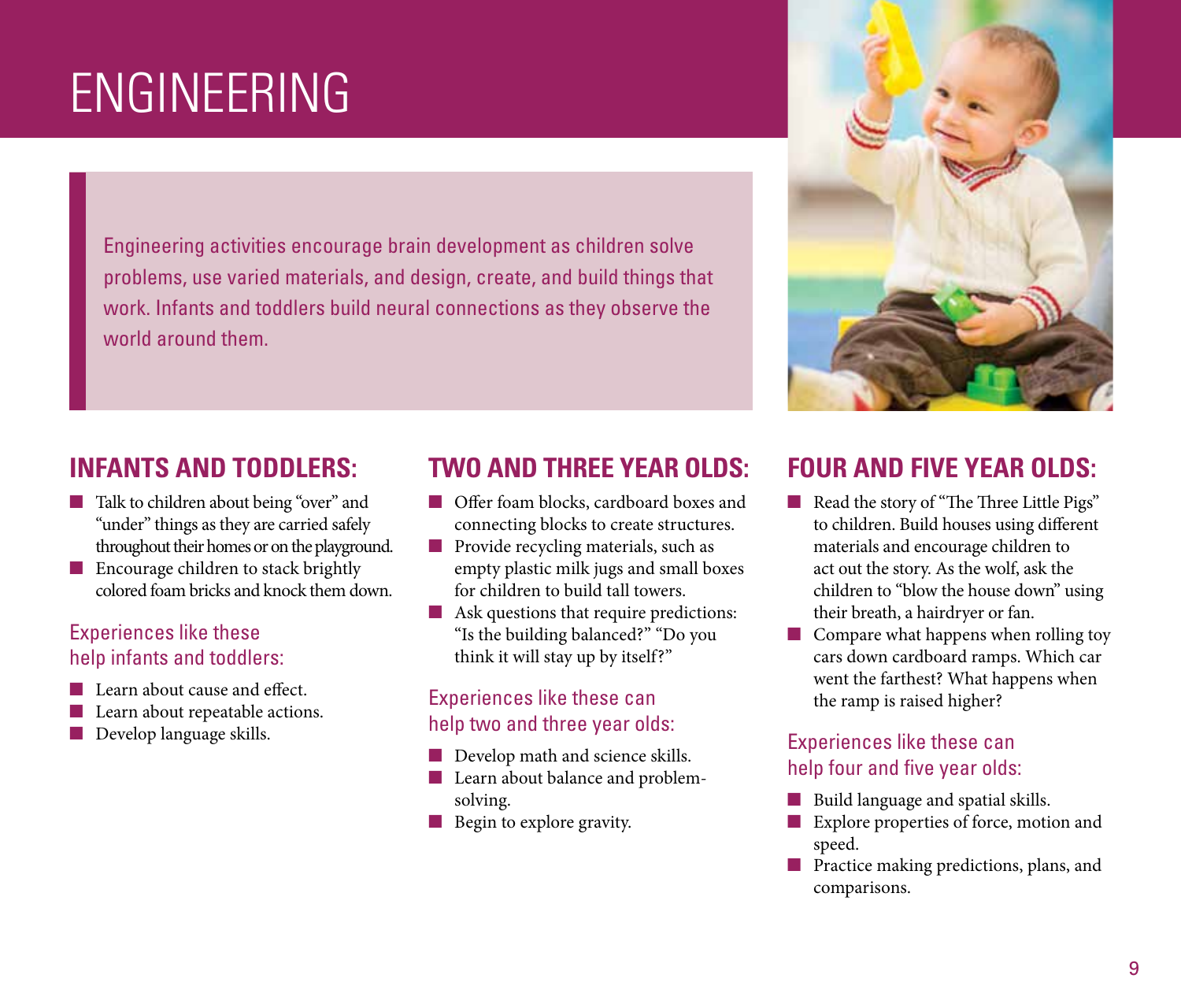# **MATHEMATICS**

Children may begin to show an interest in mathematical concepts before they take their first steps. Through simple daily activities, young children can learn about numbers and counting, space and size, shapes and patterns.



### **INFANTS AND TODDLERS:**

- Arrange things in order from smallest to largest.
- Count buttons when getting dressed or count the number of crackers served as a snack.
- Use toys that allow children to sort shapes.
- Arrange toys or food in groups of "same" or "different."

### Experiences like these can help infants and toddlers:

- Learn to recognize patterns.
- Understand the concepts of "same" or "different."
- Observe similarities and differences in size, color and shape.

### **TWO AND THREE YEAR OLDS:**

- Count steps as you walk with children; count pieces of food as you put them on the plate.
- Invite children to help sort socks by color and size.
- Create a pattern by alternating pieces of art clay of different color, shape and size.
- Encourage children to compare groups of "more" and "less."

#### Experiences like these help two and three year olds:

- Enjoy grouping similar objects together.
- Use beginning counting skills and concepts of number.
- Use math language to communicate.

### **FOUR AND FIVE YEAR OLDS:**

- Discuss measurements as children follow a simple recipe.
- Play a simple tune on the piano. Ask children to clap out the beat.
- Encourage children to guess how many raisins will fill a cup. Then fill the cup with raisins to determine the actual number. Choose a different size cup and try the activity again.
- Display "data" using simple charts and graphs and ask, "Does our weather chart show more sunny or cloudy days?"

### Experiences like these can help four and five year olds:

- Look for patterns and symmetry.
- Learn to count.
- Understand how to compare sizes and amounts.
- Learn to collect and interpret printed data.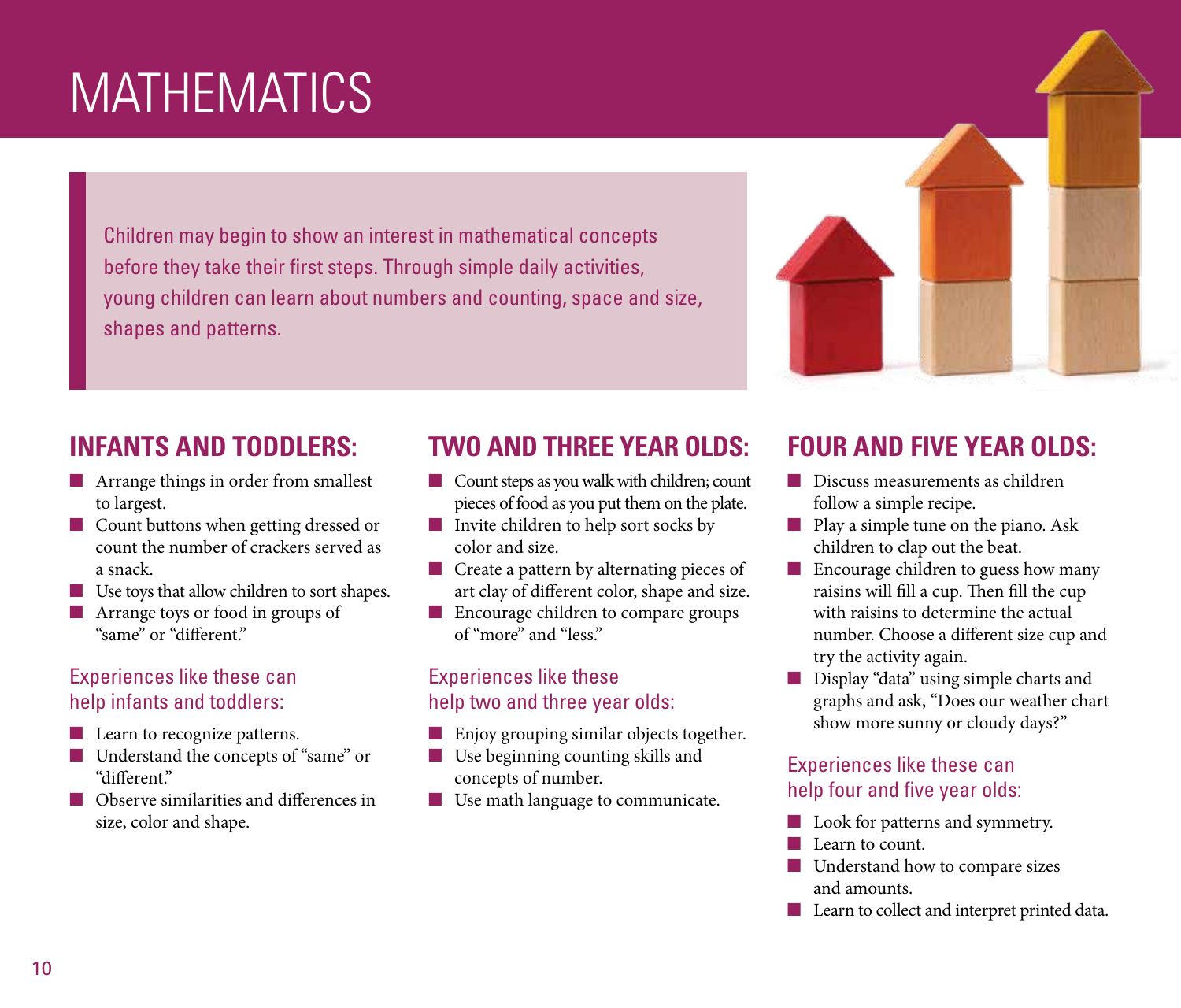# **RESOURCES**

### **Children's Books**

Bring STEM to life with books like these:

- Changes, Changes, by Pat Hutchins (Engineering)
- The Most Magnificent Thing by Ashley Spires (Engineering, Recycling)
- **Dreaming Up: A Celebration of Building by** Christy Hale (Engineering)
- Actual Size by Steve Jenkins (Life Science)
- If You Find a Rock by Peggy Christian (Earth Science)
- Green by Laura Vaccaro Seeger (Life Science)
- Shapes, Shapes, Shapes! by Tana Hoban (Geometry)
- Mrs. McTats and Her Houseful of Cats by Alyssa Satin Capucilli (Number Concepts)
- Sort It Out! by Barbara Mariconda (Early Math and Science)
- 10 Little Rubber Ducks by Eric Carle (Number Concepts)
- **Blackout by John Rocco (Technology)**
- Beautiful Oops! by Barney Saltzberg (Arts/ Innovation)

#### **Apps**

Please visit Common Sense Media (https:// www.commonsensemedia.org/app-reviews) for more information and reviews about the following apps:

- Tiny Hands Sorting (Engineering, Technology and Applications of Science) *Children sort familiar objects by size, shape and color. Ages 2+*
- Toca Robot Lab (Engineering Science) *Children build a robot and send it through an interactive maze. Ages 2+*
- Animals! Life Sciences Educational Games for Kids in Preschool and K (Life Science) *Learning facts about animals through a game of hide and seek. Ages 3+*
- Build a Ship with Kate and Harry (Engineering, Technology and Applications of Science) *Mix and match boat parts to build a ship. Ages 3+*
- Sid's Science Fair (Engineering, Technology and Applications of Science) *Teaches children how to analyze information with games that introduce sorting. Ages 3+*
- Doodle Math: Shapes (Mathematics) *Children draw and experiment with shapes through activities and games. Ages 3+*
- GazilliScience (Life Science, Living and Non-Living things) *Children explore various earth science concepts. Ages 3+*
- Pettson's Inventions (Engineering Science) *Promotes critical thinking and problemsolving as children help characters complete their inventions. Ages 5+*
- Presto Bingo Shapes (Geometry) *Based on the book, Shape Shift, children deconstruct animated puzzles, identifying shapes used to create each of the images.*